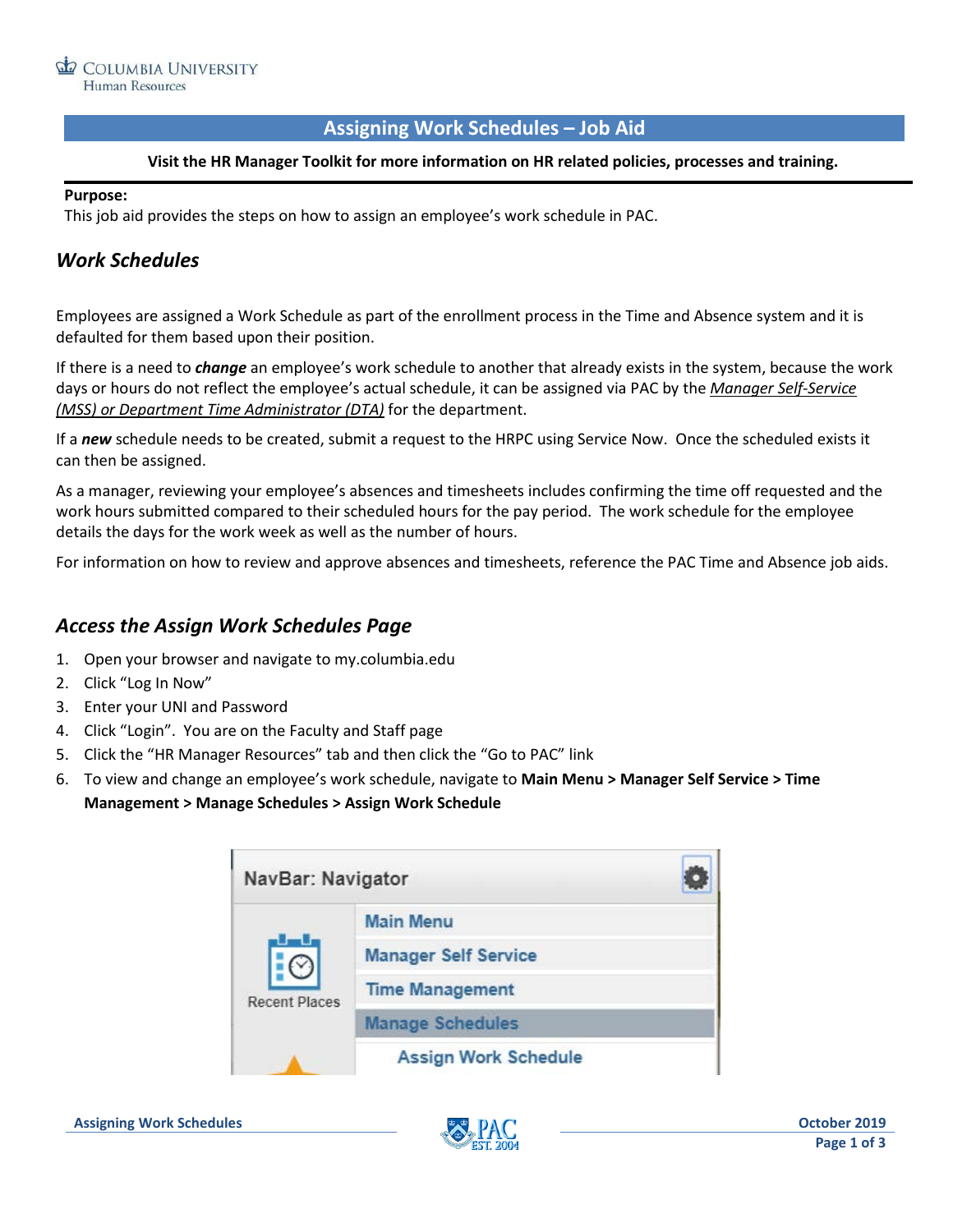

## *Access Employee*

- 1. **Important!** Click the **Correct History** checkbox *before* searching or updating
- 2. Enter data into any search criteria field to locate an employee and click **Search**
- 3. Click on any link for the employee in the search results list

| Enter any information you have and click Search. Leave fields blank for a list of all values. |                                       |  |                 |
|-----------------------------------------------------------------------------------------------|---------------------------------------|--|-----------------|
| <b>Find an Existing Value</b>                                                                 |                                       |  |                 |
| <b>Search Criteria</b><br>$\checkmark$                                                        |                                       |  |                 |
|                                                                                               | Empl ID begins with v                 |  |                 |
| $Empl$ Record $=$                                                                             | $\pmb{\mathrm{v}}$                    |  |                 |
|                                                                                               | Name begins with $\blacktriangledown$ |  |                 |
|                                                                                               | Last Name begins with v               |  |                 |
|                                                                                               | Business Unit begins with v           |  |                 |
|                                                                                               | Department begins with v              |  |                 |
| Organizational Relationship $=$                                                               |                                       |  |                 |
| ■ Include History Correct History Case Sensitive                                              |                                       |  | Correct History |
|                                                                                               |                                       |  |                 |

### *Review Schedule*

The Assignment Method field displays which schedule is in use, e.g. 'Use Default Schedule'

- Only the Primary Schedule tab is used
- Click the 'Show Schedule' link to view the details of the current schedule, i.e. Day, Date, Workday ID, Shift ID, and Scheduled Hours. Click OK to return to the previous screen

| Assign Schedules (?)    |                                                                   |                       |                       | Personalize   Find   View All   2   | First \              |
|-------------------------|-------------------------------------------------------------------|-----------------------|-----------------------|-------------------------------------|----------------------|
| <b>Primary Schedule</b> | F: D<br>Alternate Schedule                                        |                       |                       |                                     |                      |
| <b>Effective Date</b>   | *Assignment Method                                                | <b>Schedule Group</b> | Schedule ID           | <b>Description</b>                  | <b>Show Schedule</b> |
|                         | 07/20/2016 1 Use Default Schedule                                 | 62110                 | <b>OUNIONSCHPUNCH</b> | CUUNIONSCHDEF - Punch Show Schedule |                      |
|                         | I View history of Schedule Assignments, including default changes |                       |                       |                                     |                      |